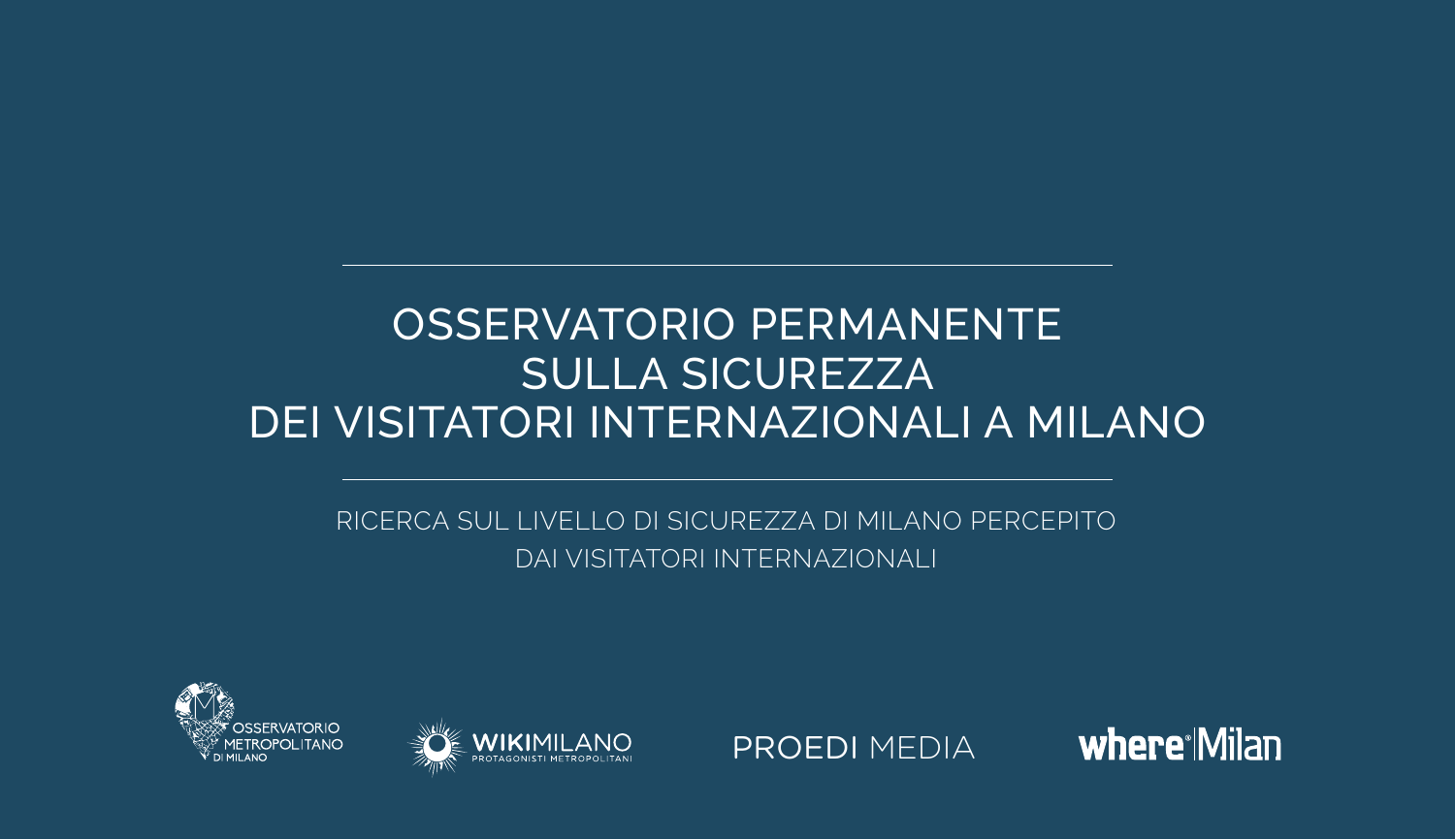### **QUANTO TIENE IN CONSIDERAZIONE IL LIVELLO DI SICUREZZA NELLA SCELTA DI UNA META DI VIAGGIO INTERNAZIONALE?**

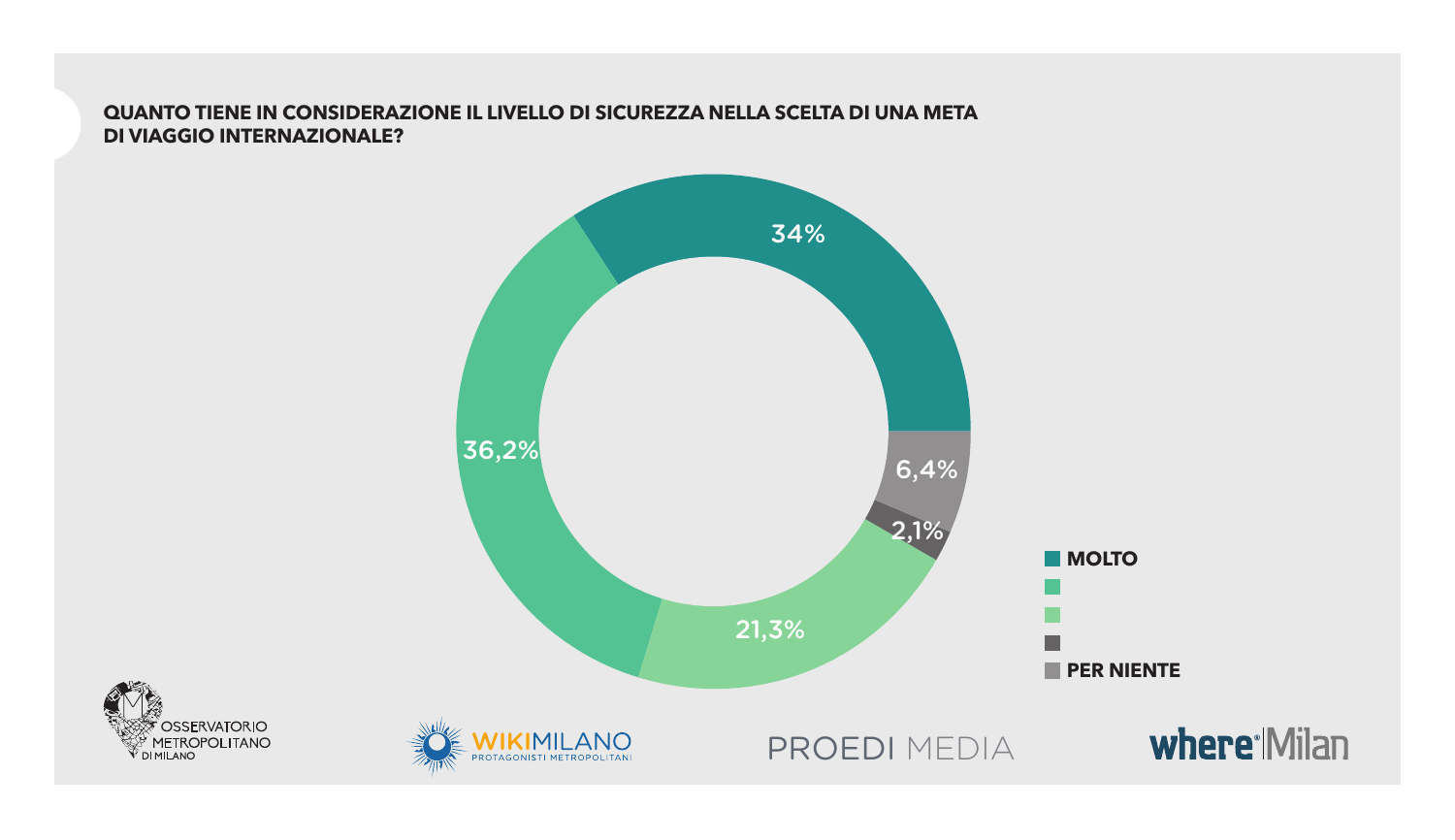#### QUAL È LA SUA PERCEZIONE DI SICUREZZA DI MILANO COMPARATA ALLE ALTRE **CITTÀ MONDIALI?**

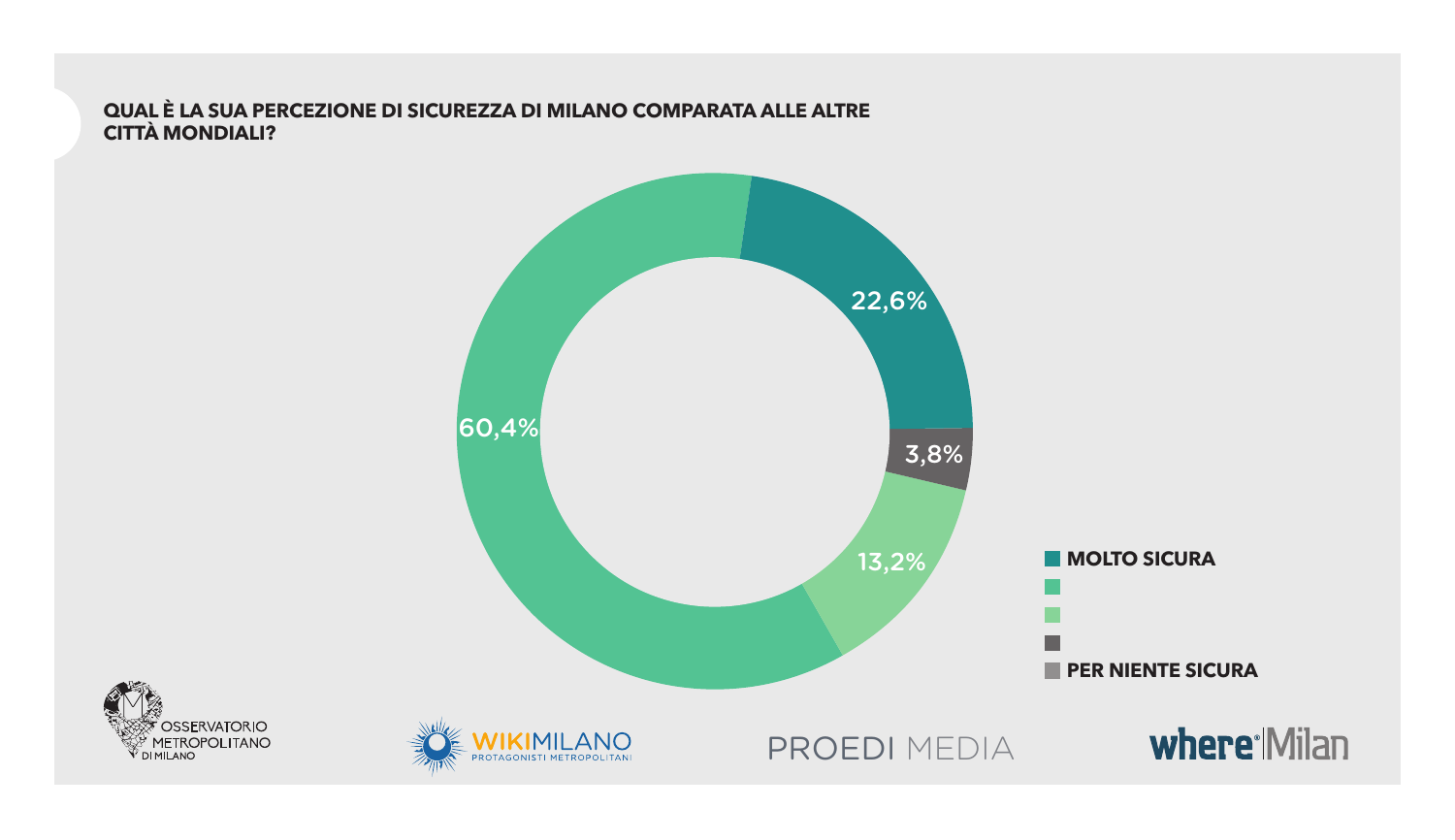#### QUAL È LA SUA PERCEZIONE DI SICUREZZA DI MILANO COMPARATA ALLE ALTRE **CITTÀ EUROPEE?**

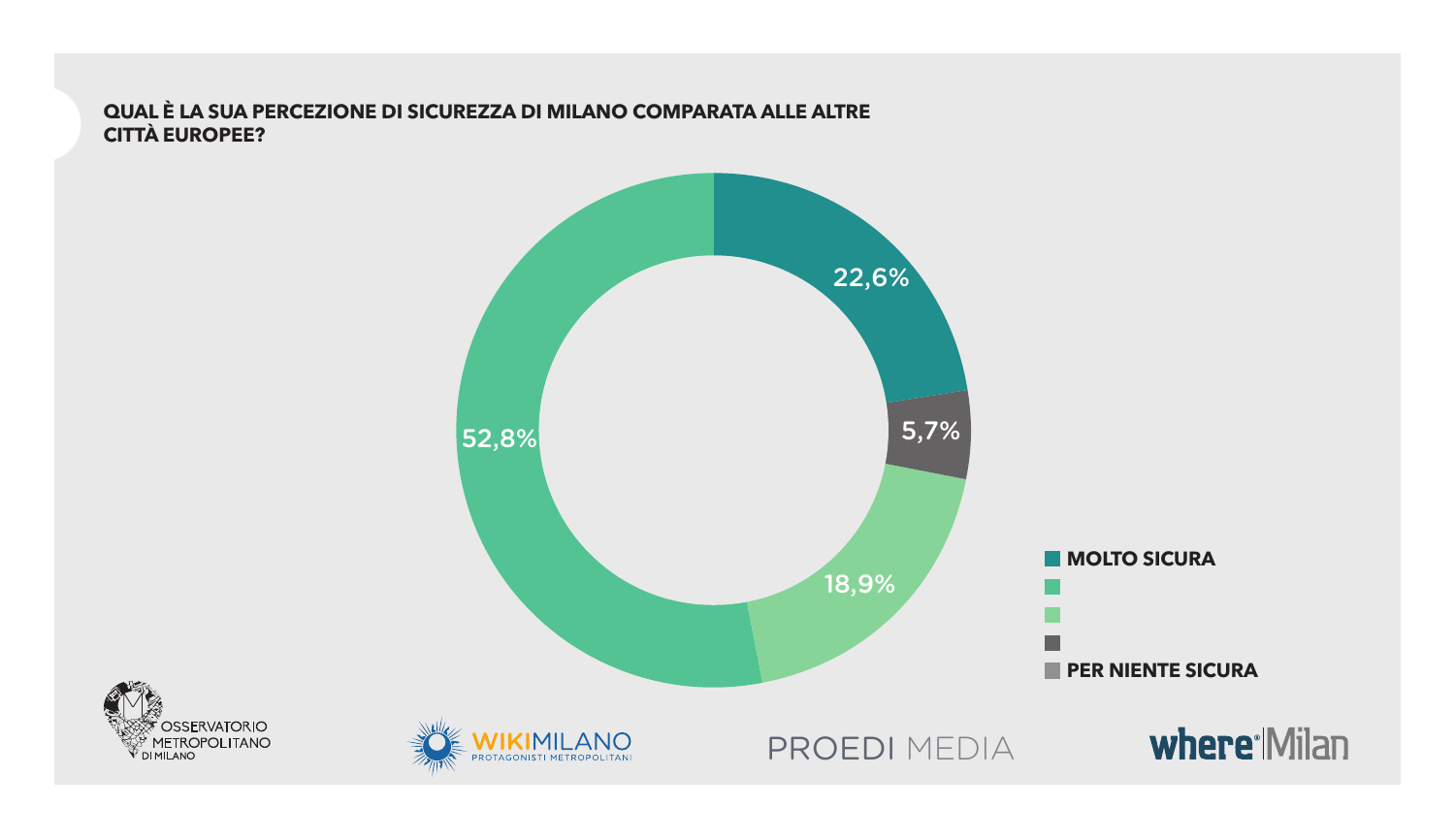#### **NELLA SUA SCELTA DI MILANO COME META DI VIAGGIO HA PRESO IN CONSIDERAZIONE ANCHE IL LIVELLO DI SICUREZZA?**

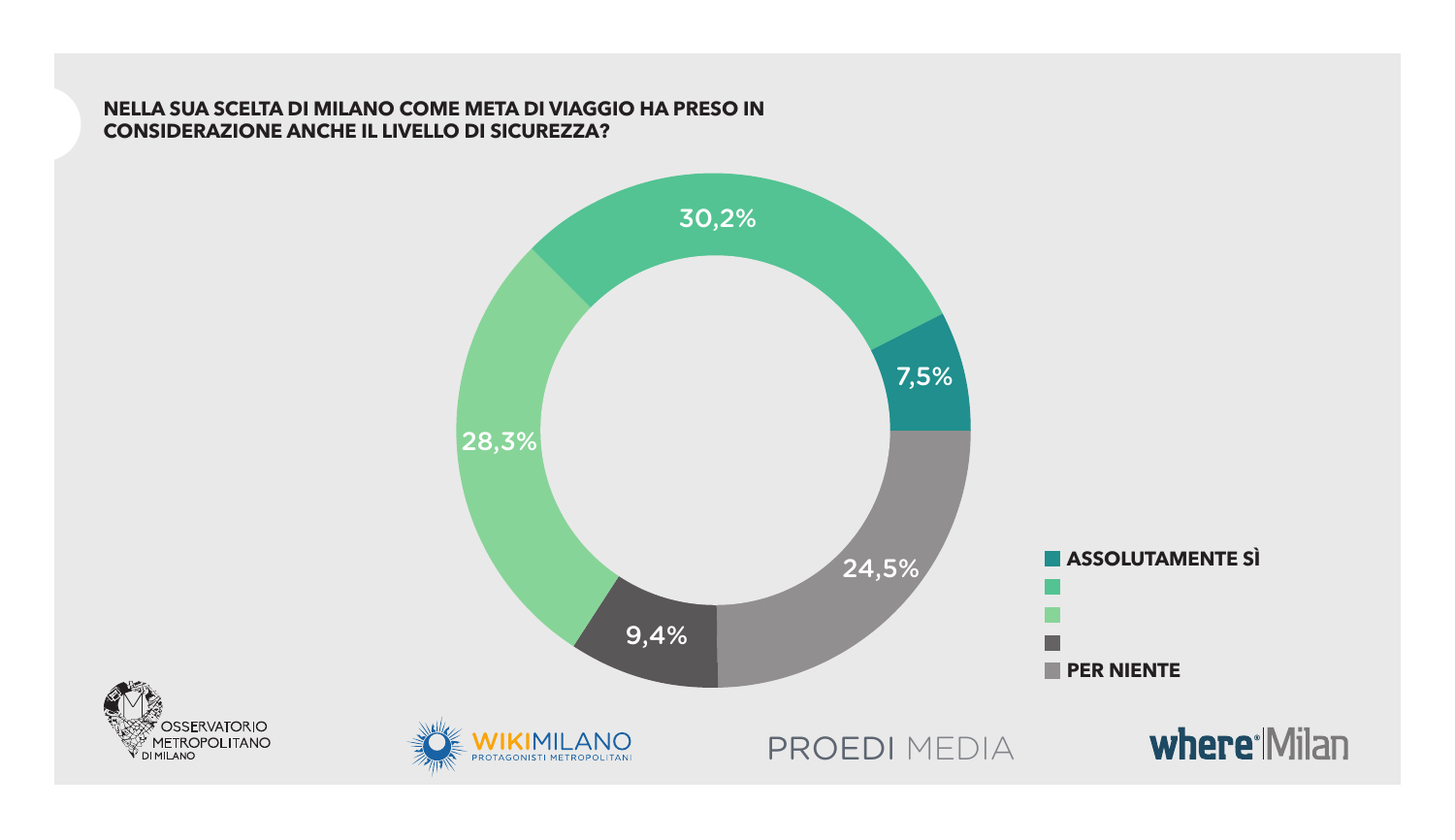## ORA CHE È A MILANO QUAL È LA SUA PERCEZIONE DI SICUREZZA?